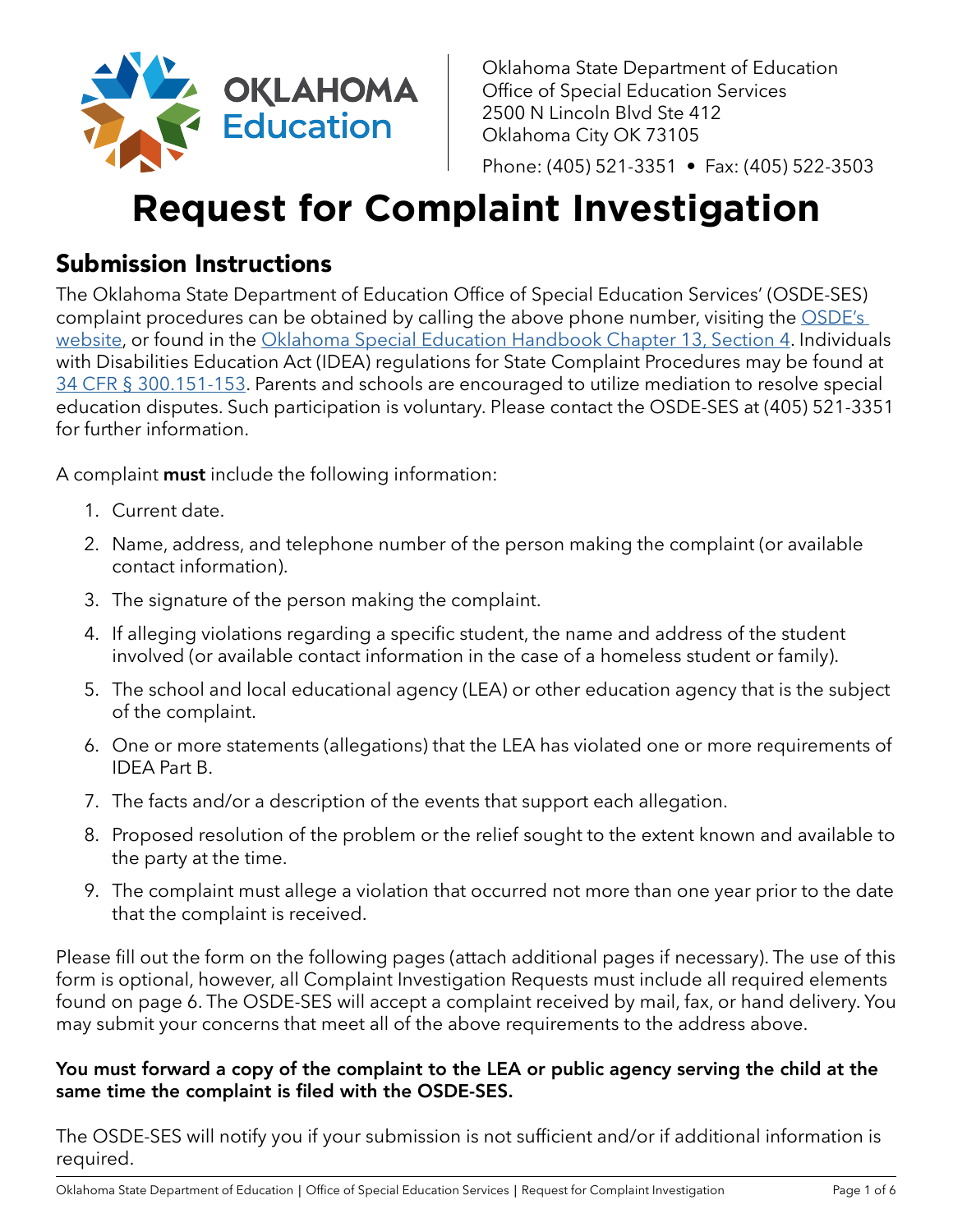# Examples of Allegations and Supporting Facts

| <b>Allegation</b>                                                                                                                                      | <b>Supporting Facts</b>                                                                                                                                                                                                                                                                                                                                                                                   | <b>Proposed Solution</b>                                                                                               |
|--------------------------------------------------------------------------------------------------------------------------------------------------------|-----------------------------------------------------------------------------------------------------------------------------------------------------------------------------------------------------------------------------------------------------------------------------------------------------------------------------------------------------------------------------------------------------------|------------------------------------------------------------------------------------------------------------------------|
| The school district/<br>program did not<br>implement my child's IEP.                                                                                   | My child's November 2018 IEP<br>includes 30 minutes per week of<br>speech-language services. I heard at<br>a parent-teacher conference that he<br>hasn't seen the speech therapist all<br>year.                                                                                                                                                                                                           | Provide make-up services to<br>my child.                                                                               |
| The school district/<br>program has refused<br>to provide appropriate<br>reading instruction for my<br>child.                                          | My child is in the fourth grade and is<br>still at a beginning reading level. At<br>the last IEP meeting (January 2019)<br>I asked for more (or a different<br>type) of reading instruction and the<br>district refused.                                                                                                                                                                                  | Provide different, more<br>effective reading instruction to<br>my child.                                               |
| The school district/<br>program does not<br>complete initial special<br>education evaluations<br>within 45 school days of<br>receiving parent consent. | I asked for a special education<br>evaluation because my 6th grade<br>son has had a difficult transition<br>to middle school. He is failing his<br>classes and has been suspended<br>several times. I signed a consent<br>form when I met with the counselor<br>in October 2018. It is now April<br>2019 and I never received the<br>testing results. My son is still having<br>trouble in school.        | Send me a copy of the<br>completed evaluation and<br>have an evaluation eligibility<br>meeting to discuss the results. |
| The regular education<br>teachers refuse to<br>accommodate my child's<br>disability.                                                                   | My 11th grade daughter has a<br>specific learning disability. Her<br>October 2018 IEP says teachers will<br>let her have extra time to complete<br>assignments and she can take tests<br>in the resource room so they can<br>be read to her. Her teachers lower<br>her grade on assignments when she<br>takes extra time to complete them,<br>and won't let her go to the resource<br>room to take tests. | Provide training to the regular<br>education teachers and make<br>sure they implement my child's<br>IEP.               |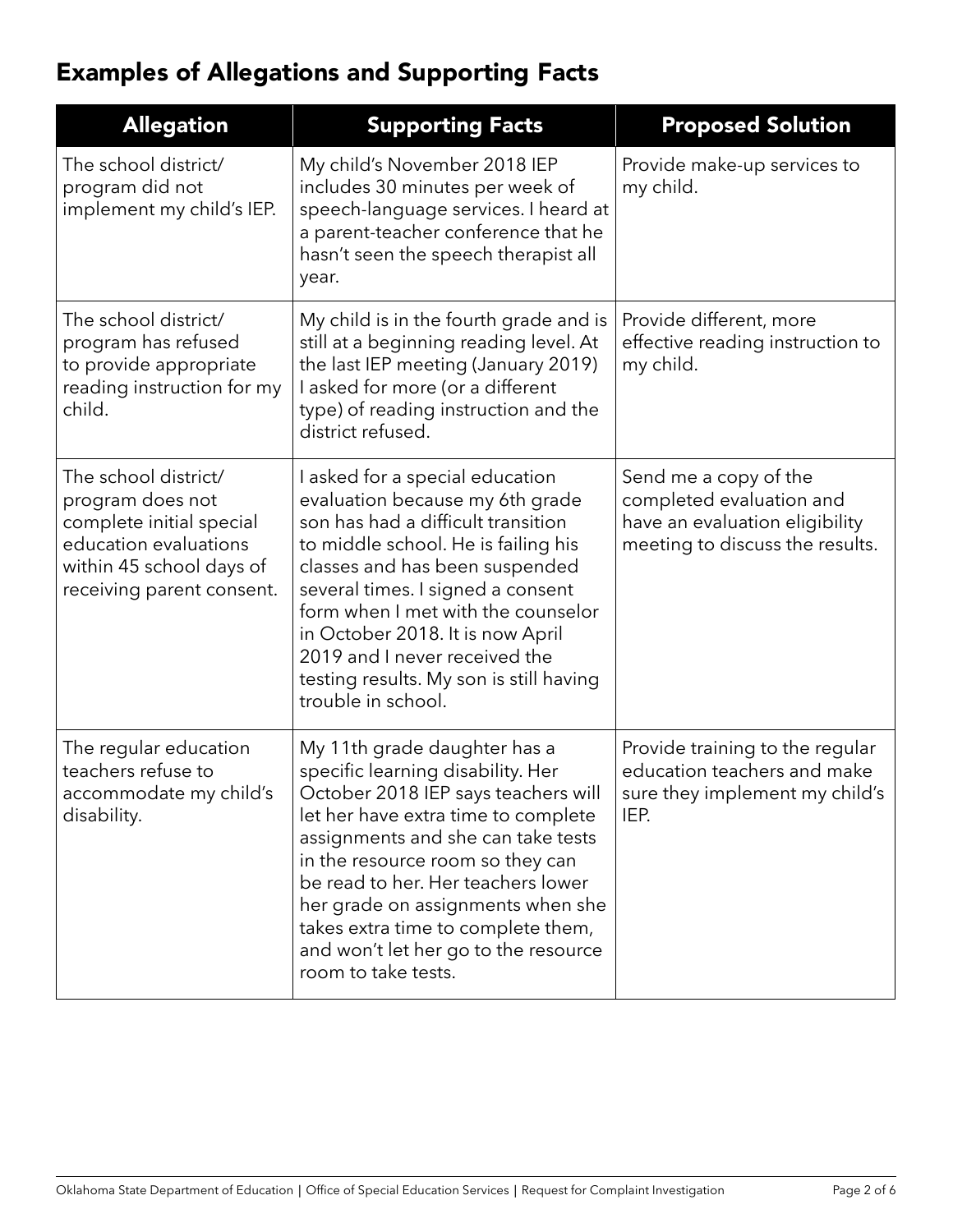### Request for Complaint Investigation Form

Parents, other individuals, and organizations may file a complaint if they believe a school district or other educational agency has violated the Individuals with Disabilities Education Act (IDEA).

#### Contact Information of Person Filing the Complaint

| <b>Full Name</b>                                                                 |                                 | Relationship to Child |  |
|----------------------------------------------------------------------------------|---------------------------------|-----------------------|--|
| <b>Mailing Address</b>                                                           |                                 |                       |  |
| City                                                                             | State                           | ZIP Code              |  |
| <b>Phone Number</b>                                                              | Fax Number                      |                       |  |
| <b>Email Address</b>                                                             |                                 |                       |  |
| Contact Information of School District Against Whom the Complaint is Being Filed |                                 |                       |  |
| <b>School District</b>                                                           |                                 |                       |  |
|                                                                                  |                                 |                       |  |
| <b>Mailing Address</b>                                                           |                                 |                       |  |
| City                                                                             | <b>State</b>                    | ZIP Code              |  |
| Phone Number                                                                     | Fax Number                      |                       |  |
| <b>Email Address</b>                                                             |                                 |                       |  |
| <b>Information of the Child Involved</b>                                         |                                 |                       |  |
| Child's Full Name                                                                | Date of Birth                   | Grade                 |  |
| Home Address (if different from above)                                           |                                 |                       |  |
| City                                                                             | State                           | ZIP Code              |  |
| Disability (optional)                                                            | School or Program Child Attends |                       |  |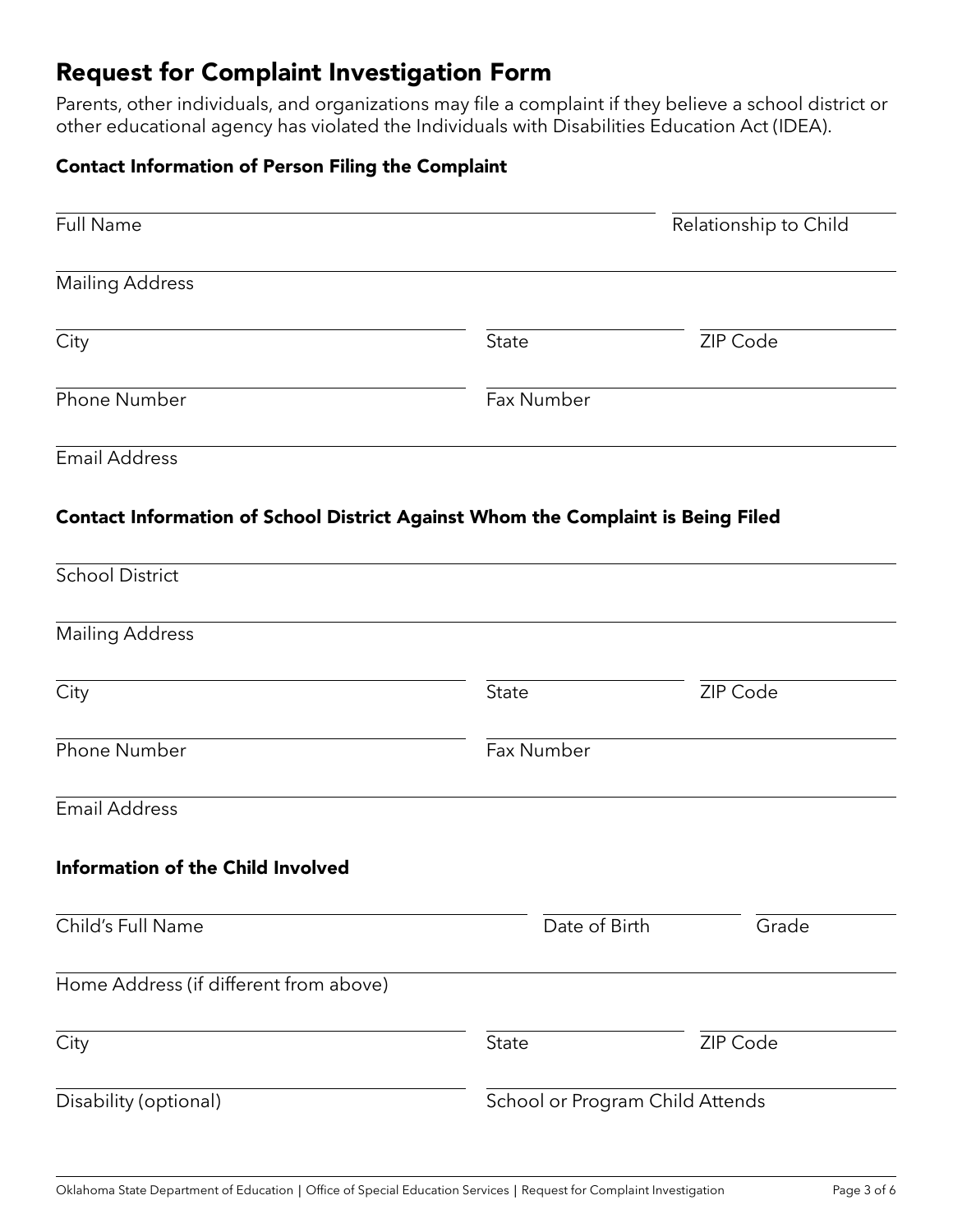#### Statement of Violation

Describe the IDEA violation(s). You do not have to know specifically what law was violated, but you must explain what you believe the school has done wrong. The complaint must describe a concern that happened within the last year from the date the complaint is filed. Attach additional pages as needed.

#### Facts of the Allegation

Describe what actually happened to lead you to believe the school or school district has violated the law under IDEA. Include dates, names, and locations. Attach additional pages as needed.

#### Proposed Solution

For each of the above concerns you've described, what is your proposed solution? Attach additional pages as needed.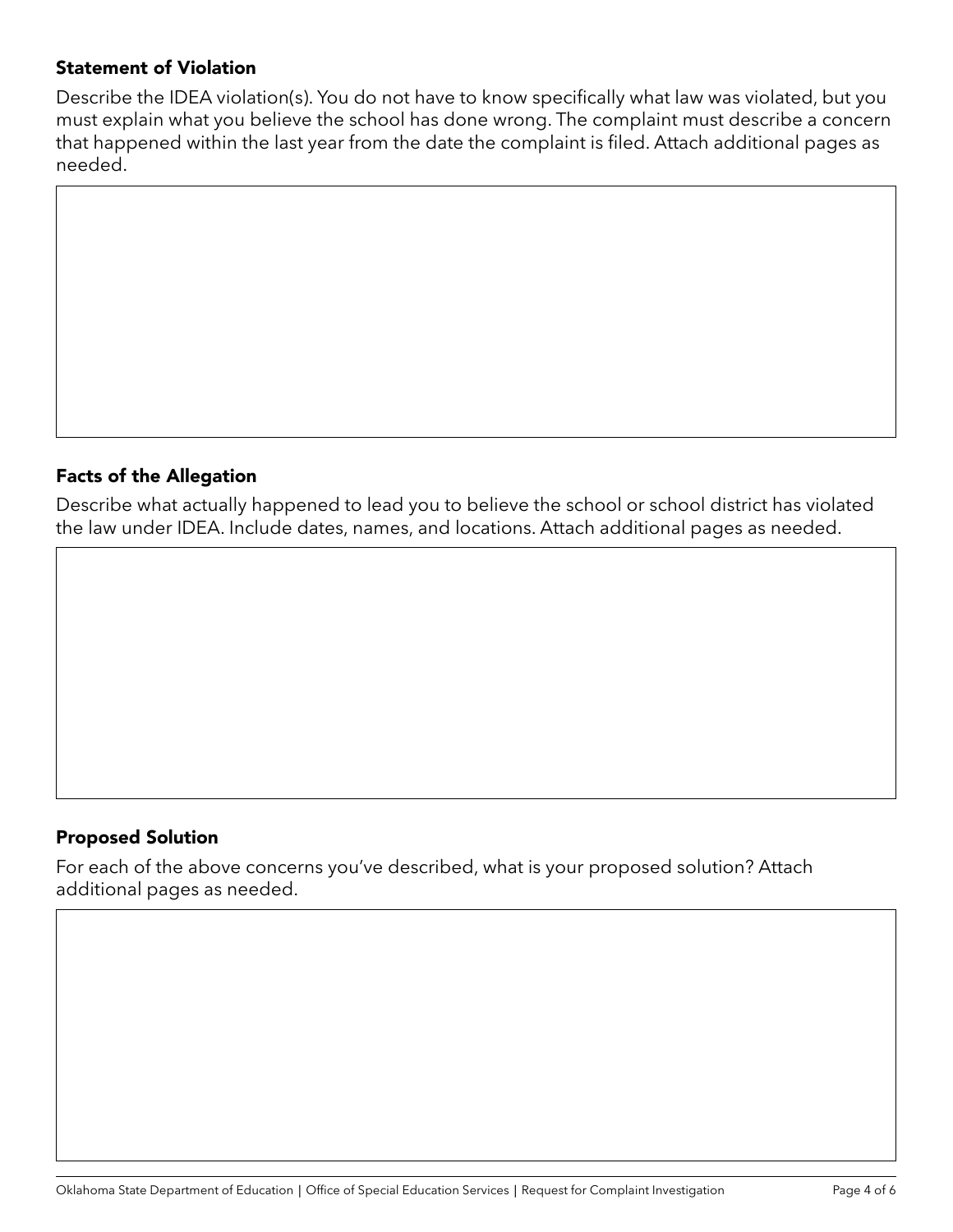#### Mediation

Mediation is available to parents at no cost and can be entered into with the agreement of the School District. Mediation may proceed at the same time as the complaint investigation.

This step is optional. Check all boxes that apply:

|  |  | $\Box$ I request mediation and authorize the school district and OSDE-SES to share educational |  |  |  |
|--|--|------------------------------------------------------------------------------------------------|--|--|--|
|  |  | information with the mediator about my child's identity, educational needs, and information    |  |  |  |
|  |  | pertinent to the mediation. I understand the mediator will keep this information confidential. |  |  |  |

 $\Box$  I would like more information about mediation.

 $\Box$  I agree to extend the complaint timeline if the district/program also agrees and if an extension is necessary to engage in mediation.

### Notification for Complaint Investigation

By federal regulation, you must send a copy of the complaint to the school district *and* OSDE-SES.

|                                        | Oklahoma State Department of Education<br>Office of Special Education Services<br>Attn: Dispute Resolution<br>2500 N Lincoln Blvd Ste 412<br>Oklahoma City OK 73105 |                                                                             |                                | Fax: (405) 522-3503        | Phone: (405) 521-3351 |  |
|----------------------------------------|---------------------------------------------------------------------------------------------------------------------------------------------------------------------|-----------------------------------------------------------------------------|--------------------------------|----------------------------|-----------------------|--|
|                                        |                                                                                                                                                                     |                                                                             | AND                            |                            |                       |  |
| <b>School District</b>                 |                                                                                                                                                                     |                                                                             |                                | <b>Superintendent Name</b> |                       |  |
| <b>Special Education Director Name</b> |                                                                                                                                                                     |                                                                             |                                | Phone Number               |                       |  |
|                                        |                                                                                                                                                                     | Indicate below when, how, and to whom you provided a copy of the complaint. |                                |                            |                       |  |
|                                        | Hand delivered on:                                                                                                                                                  | Date Delivered                                                              |                                | Signature of Recipient     |                       |  |
|                                        | <b>Faxed on:</b><br>Date Faxed                                                                                                                                      |                                                                             | <b>Faxed To Recipient Name</b> |                            | Faxed To Number       |  |

| Mailed on:<br>Date Mailed | Certified Mail Return Receipt Number (if applicable) |              |                 |
|---------------------------|------------------------------------------------------|--------------|-----------------|
| Mailed To Recipient Name  |                                                      |              |                 |
| Mailed To Address         |                                                      |              |                 |
| City                      |                                                      | <b>State</b> | <b>ZIP Code</b> |